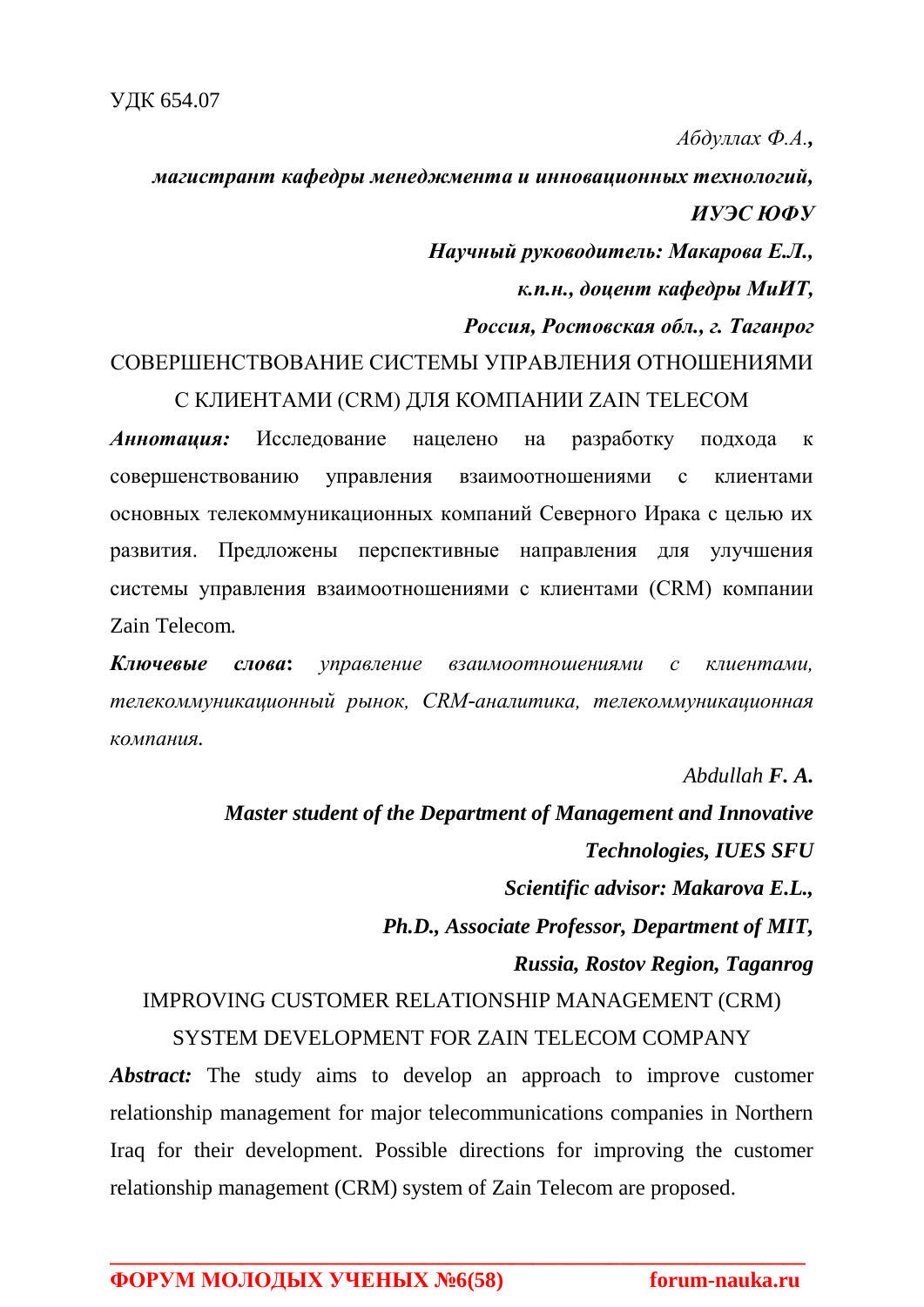*Keywords: customer relationship management, telecommunications market, CRM analytics, Telecom Company.*

According to our research Zain understands the importance of being aware of customer needs and responding effectively to them. CRM projects help Zain understand, anticipate and respond to the needs of its customers in Iraq, which ultimately leads to improved customer performance. Zain Iraq is currently the industry leader in Iraq with a 52% share of the Iraqi telecommunications market. Still, this is not the end of Zain's path, as Zain established a new business vision in 2019, based on which he intends to become the digital leader in the region. This requires a deep commitment to customers and stakeholders that will enable the Zain to reinvent itself, and transform and move towards its vision. In 2014, Zain Iraq invested in enriching the capabilities of the current CRM system by launching the following: dealer relationship management; sales force automation; CRM analytics; product catalogs; commissioning system [2].

**Dealer relationship management.** The sales manager is responsible for managing and marketing the sales relationship. This team provides quality services to customers by meeting the business needs of customers and the company. The overall responsibility of this team is to establish sales relationships that create contracts based on the company's established credit risk and profitability models.

**Sales force automation**. Refers to software programs for sales management. Sales force automation creates an automated workflow that creates a simple process for managing business path, sales forecasts, and team performance. Sales force automation may also be known as sales force management.

**CRM analytics.** CRM analytics is data that shows the company's sales and customer service performance. CRM analytics also provides customer data that can be used to make more accurate business decisions. Typically, CRM software is used to obtain CRM analytics and automate the data collection and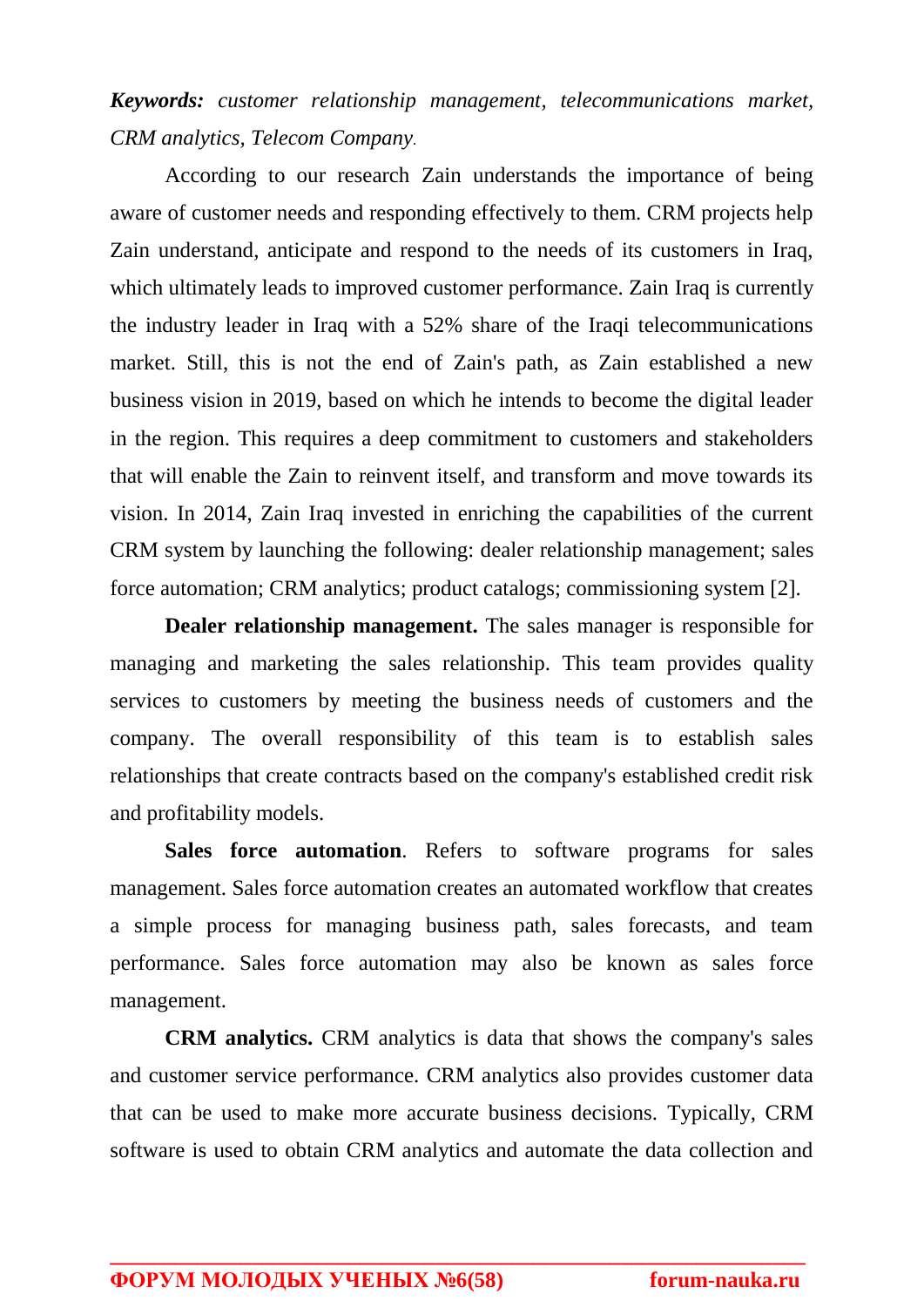reporting process. CRM is a critical analytics for businesses of all sizes, especially for growing organizations with many leads.

When a company has to deal with a large number of customers at the same time, it is difficult to understand where each customer is in the sales funnel. In this context, analytics tools and CRM collect and track customer interactions and analyze their behavior in the product and website. CRM interprets information analytically and matches practical tips or reports. Analytical CRM helps the company identify the location needed to invest in the company's time, money and resources [1]. Easy user interface, higher acceptance rate and automatic data entry give the company clean data that provides accurate reports to identify opportunities and better forecast.

**Catalog of products**. A product catalog is a marketing pledge that lists the basic product details that help buyers make purchasing decisions. These details include product features, descriptions, prices, availability, customer reviews and more.

**Commissioning system** refers to the process of ensuring the ability to track information, which usually requires the use of powerful IT tools.

Given the above activities, it is believed that Zain has been able to make a major change in his CRM system in the last 6 years. To examine this subject, the company's financial situation during the years 2014-2020 can be inspected [3]. Table shows this information.

|                    | 2014  | 2015  | 2016  | 2017  | 2018  | 2019  | 2020  |
|--------------------|-------|-------|-------|-------|-------|-------|-------|
| Customers (000s)   | 13768 | 11093 | 12672 | 14697 | 16038 | 15658 | 16176 |
| Revenues (USD m)   | 1601  | 1219  | 1083  | 1102  | 1140  | 1078  | 943   |
| EBITDA (USD m)     | 578   | 480   | 394   | 382   | 423   | 465   | 378   |
| <b>EBITDA</b> %    | 36%   | 39%   | 36%   | 35%   | 37%   | 43%   | 40%   |
| Net Profit (USD m) | 256   | 122   | 5     | 29    | 49    | 63    | 80    |

**Table. Zain Iraq Annual Reports**

**Source:** Zain Iraq Annual Reports 2014-2020

According to the annual report on the performance of the Iraqi Zain, there is a sharp decline in customers from 2014 to 2015, but after that, customer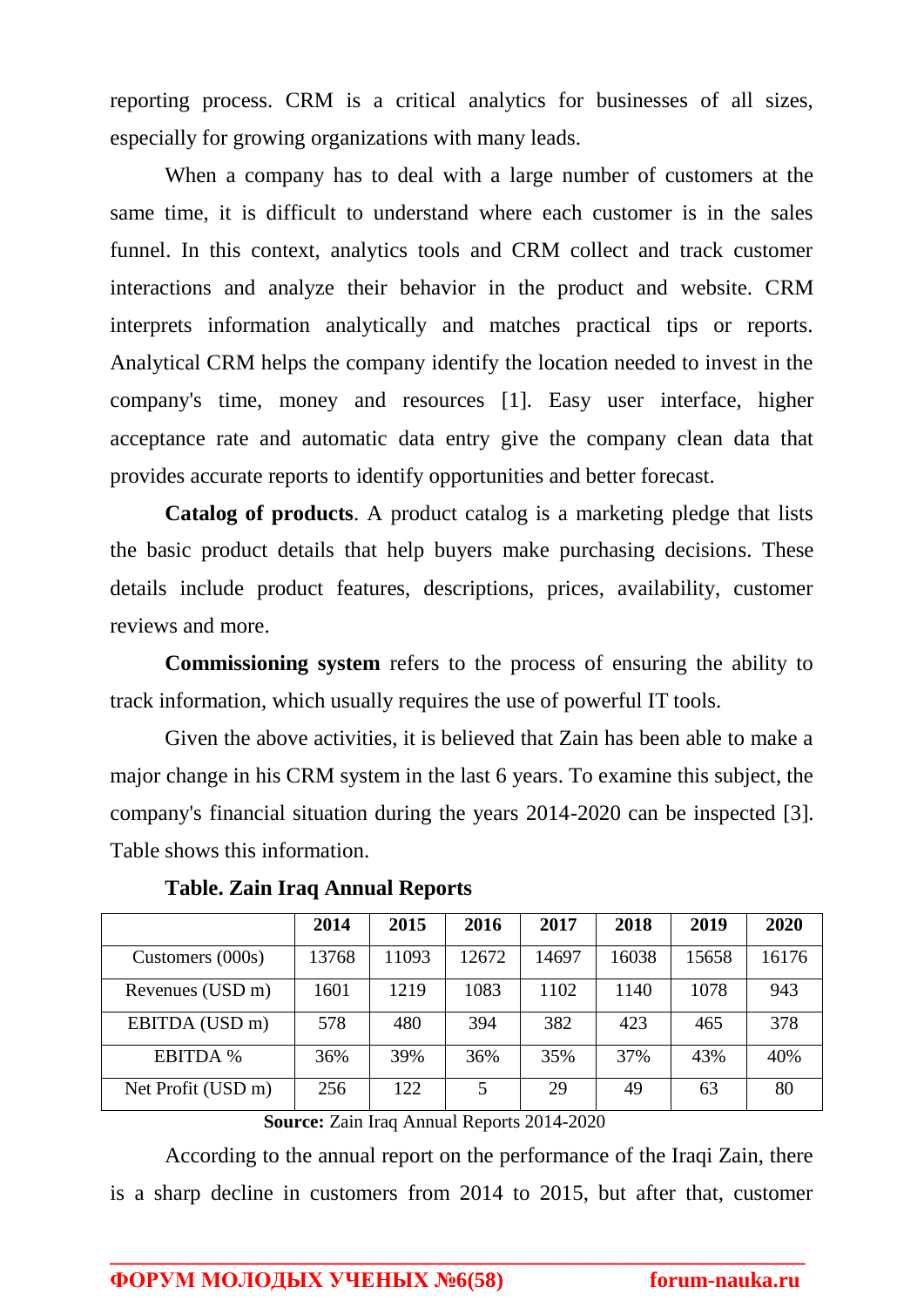growth continues to rise. The same is true for Revenues. It is observed that Revenues have decreased in 2015 compared to 2014 and also has decreased in 2016, but in 2017 and 2018, the trend turns towards increase. In 2020, with the outbreak of COVID 19, the company revenues, compared to the year 2019, has dropped by 12%. The chart below shows these fluctuations for the number of customers and Revenues of the company during the years 2014-2015.



**Chart - Zain Iraq customer and Revenues 2014-2020**

However, in order to evaluate the company's performance, we should also pay attention to the company's market share in relation to the two main competitors, which increased from 39% in 2015 to 52% in 2020 [5]. Based on the above evaluations of the performance of Zain Company of Iraq, it can be concluded that Zain has been able to use the aforementioned activities in order to develop and strengthen its CRM system to be somewhat successful in attracting. As can be seen, the company's market share has always been increasing as did it customer count, even during 2019 and to the end of 2020. This period coincides with the rapid Corona outbreak, but the number of customers has nonetheless increased by 3%. This indicates the company's success in implementing the CRM system. A glance at the company's revenue, however, shows that the increase in this area has fallen short of the market share and customers indicators. Therefore, it seems that the current activities, while being effective in increasing the number of customers, have high operating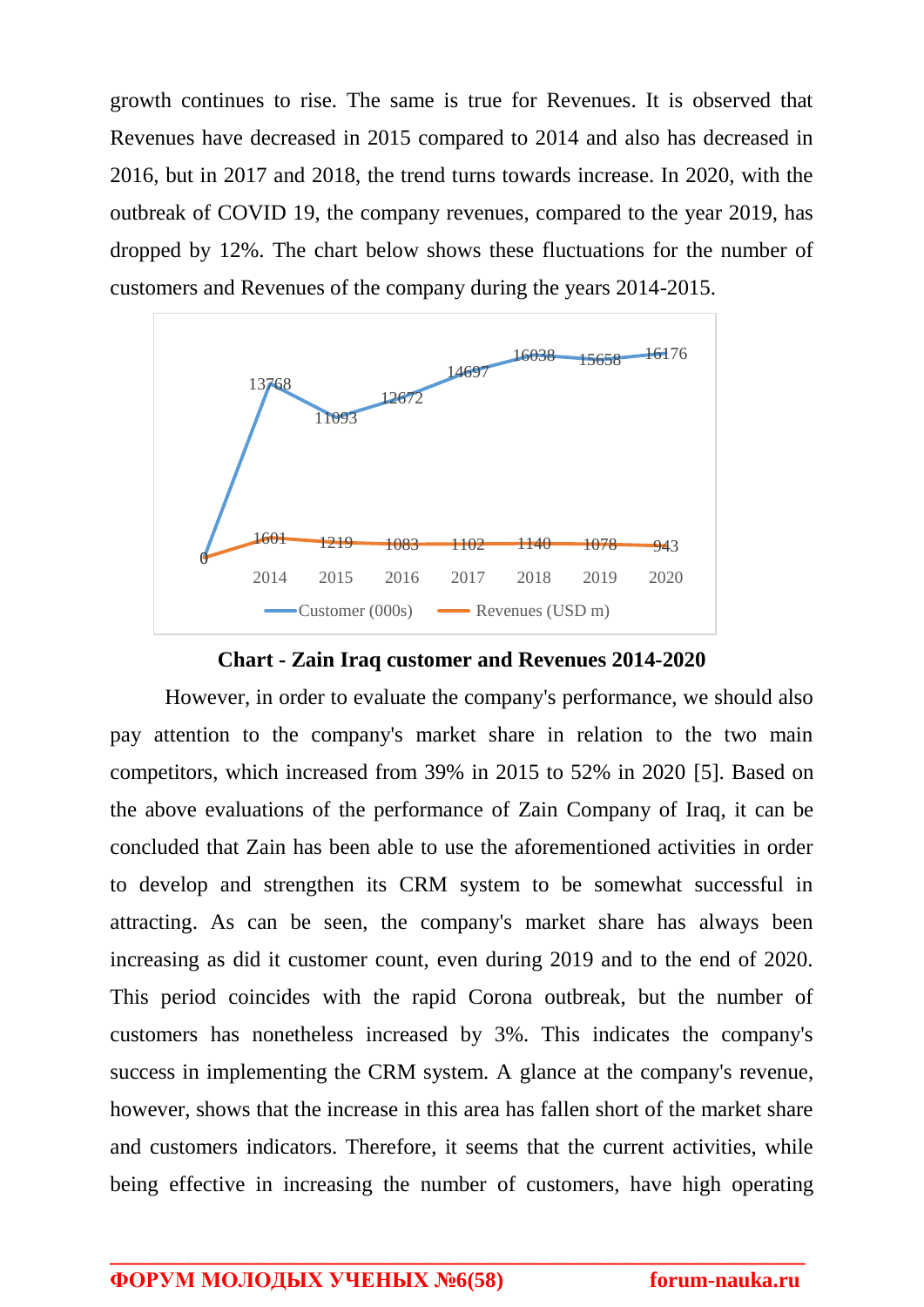costs, which has made the company unable to increase profit performance. Therefore, it is necessary to review the current activities to reduce the company's costs as much as possible in order to achieve a greater increase in revenue. Also, considering the 12% decrease in revenues and the 19% decrease in the company's EBITDA, it seems necessary to revisit the CRM system processes in the company during the pandemic period.

Zain now offers a variety of services to customers with different needs and expectations. The result is customer loyalty. Studies have shown that customers' expectations and experiences have changed, and they want to manage their communications more intelligently. This means that some companies fail in CRM projects. This failure directly jeopardizes their investment and wastes their time. This study shows that Zain has made progress in CRM projects and initiatives. According to the cases, Zain is the leader of a company that is committed to and supports customers. Zain has planned and implemented campaigns to maintain relationships with its customers. These factors helped Zain to make progress in the CRM project, and Zain Iraq is now the leading telecommunications company in the region. This success is despite the years of political instability, increased competition, and the implementation of a new sales tax law, all of which affect the cost of mobile services. On top of all these challenges, the recent outbreak of the Quaid-19 epidemic has posed challenges in the company's financial performance. Still, the company kept trying to maintain its market share by using support programs and customer relations, and analysis and evaluation of its annual performance shows that it has been able to succeed in this field. Analysis reveals that companies benefit from the correct implementation of a CRM system. Based on this study, it is suggested to use a social network-based approach to develop a CRM system, and to reduce costs simultaneously. The proposed solutions help to develop the corporate CRM system, establish and improve customer relationships to increase competition in a competitive market.